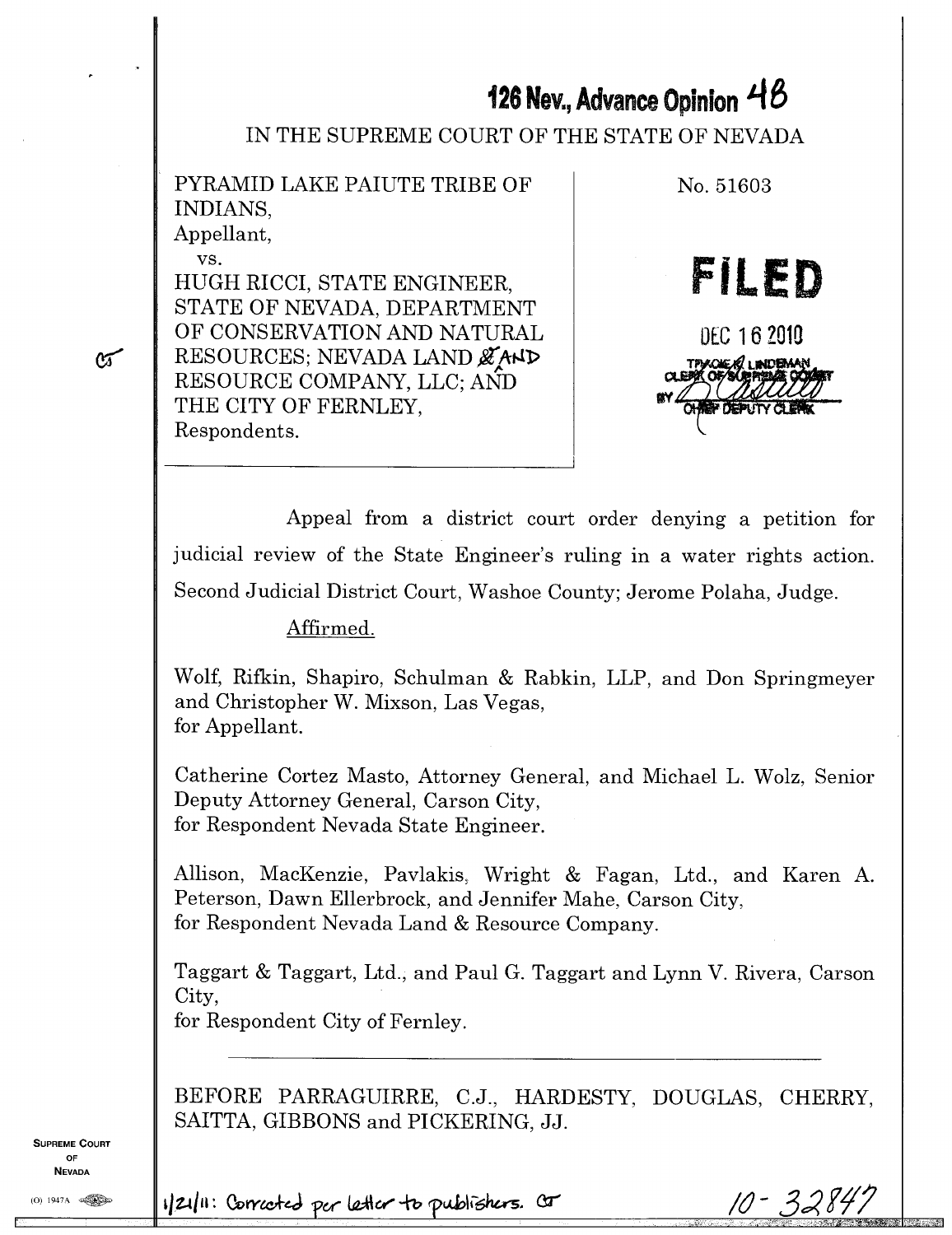#### OPINION

## PER CURIAM:

In this appeal, we review the State Engineer's decision to grant Nevada Land and Resource Company, LLC's (NLRC), change application for its water rights in Washoe County's Dodge Flat Hydrologic Basin. In 1980, NLRC obtained permits to appropriate Dodge Flat groundwater for temporary use in a mining and milling project. That project failed to materialize, but NLRC kept its water rights valid and in good standing. Twenty years later, NLRC applied to change its use from temporary to permanent and from mining and milling to industrial power generating purposes.' The Pyramid Lake Paiute Tribe (the Tribe) opposed the application. After the State Engineer granted the application, the Tribe filed a petition for review in district court. The district court denied the petition, and the Tribe now appeals to this court.

The State Engineer is prohibited by law from granting a permit under a change application to appropriate public waters if: (1) there is no unappropriated water at the proposed source, (2) the "proposed use or change conflicts with existing rights or protectable interests in domestic wells" under NRS 533.024, or (3) the proposed use or change

**SUPREME COURT** OF **NEVADA** 

 $(0)$  1947A

<sup>&</sup>quot;NLRC originally applied to change its use in order to service a power plant to be constructed by Duke Energy North America. That project was subsequently canceled, and respondent City of Fernley negotiated with NLRC for use of the water. Thus, City of Fernley is involved in this dispute as a real party in interest to the water rights associated with NLRC's change application.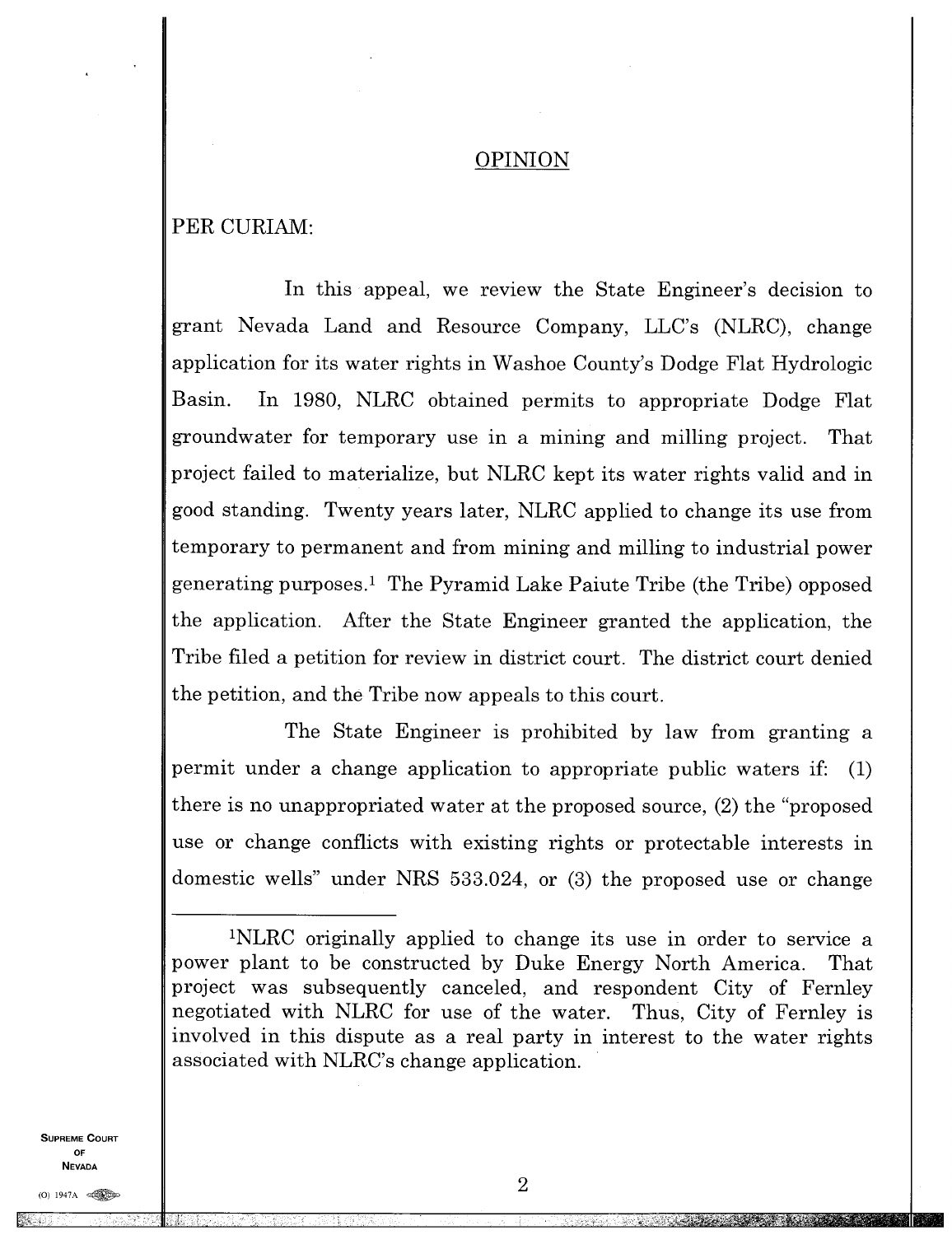"threatens to prove detrimental to the public interest." NRS 533.370(5). The Tribe opposes the change application on all three grounds.

When the federal government establishes a reservation, it impliedly reserves sufficient water rights to fulfill the reservation's purpose. See Winters v. United States, 207 U.S. 564, 577 (1908). The Tribe relies on Winters to assert an implied right to the Dodge Flat groundwater, which it is currently using without a permit.

In 1944, the federal district court for the district of Nevada entered the Orr Ditch decree, which adjudicated water rights on the Truckee River. "Under the Decree, the Tribe owns Claims No. 1 and 2, the two most senior water rights on the Truckee River." United States v. Orr Water Ditch Co., 600 F.3d 1152, 1155 (9th Cir. 2010). In Nevada v. United States, 463 U.S. 110, 133 (1983), the United States Supreme Court ruled that the  $Orr Dict decre decre decre decre decre et the full 'implied-reservation-of-$ </u> water' rights that were due the Pyramid Lake Indian Reservation." Thus, res judicata barred the Tribe from asserting additional federally implied water rights for the Pyramid Lake reservation. Id. at 145. Therefore, the Tribe cannot assert a federally implied water right to the Dodge Flat groundwater.

The Tribe conceded and the evidence did not establish that the change application affects its rights under the Orr Ditch decree. Rather, the Tribe argues that State Engineer erred by granting the change application without taking into account the Tribe's current use of Dodge Flat groundwater. That use, however, is without the benefit of a permit or implied right. Because the Tribe's unauthorized use does not have priority

**SUPREME COURT**  $\sim$ **NEVADA** 

 $(0)$  1947A  $\triangleleft$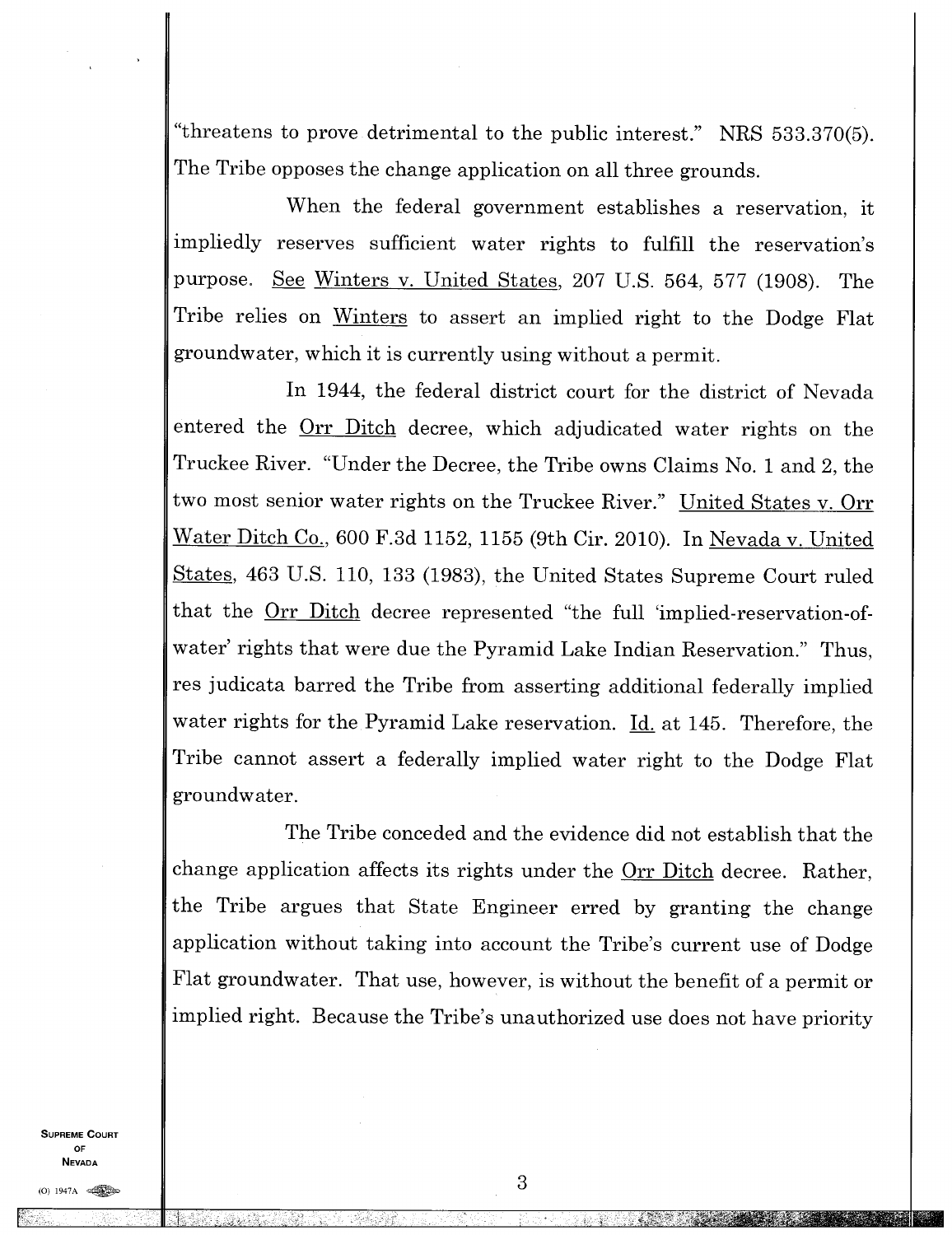over NLRC's permits and the proposed change, we affirm the State Engineer's ruling. <sup>2</sup>

The State Engineer's ruling concluded that Dodge Flat has a perennial yield of approximately 2,100 acre-feet annually (afa). The perennial yield of a hydrological basin is the equilibrium amount or maximum amount of water that can safely be used without depleting the source. The Dodge Flat perennial yield consists of approximately 1,400 acre-feet of recharge<sup>3</sup> from the Pah Rah Range and 700 acre-feet of inflow from groundwater beneath the Truckee River. The State Engineer based his conclusion regarding Dodge Flat's perennial yield on a United States geological survey and expert witness testimony.

The ruling further noted that permitted use of Dodge Flat groundwater already exceeds 5,115 afa, more than double the 2,100 afa perennial yield. However, the State Engineer determined that only 672 afa had been committed to permanent uses. The remaining permitted use was for temporary mining and milling purposes. Subtracting the 672 acrefeet of already-committed permanent use from the 2,100 afa perennial yield, the State Engineer concluded that 1,428 afa of groundwater was

<sup>2</sup>Per the Tribe's request, we allowed supplemental briefing on the impact of the recent Ninth Circuit case, United States v. Orr Water Ditch Co., 600 F.3d 1152 (9th Cir. 2010). Having considered the case and the parties' supplemental briefs, we conclude that the case does not impact our reasoning or decision.

<sup>3</sup>"Recharge" is defined as "[a]ddition of water, especially to a groundwater aquifer, to replace that which is withdrawn." 5 Robert E. Beck & Amy K. Kelley, Waters and Water Rights, at G-45 (3d ed. 2009).

**SUPREME COURT** OF **NEVADA** 

AUSEIMEIMil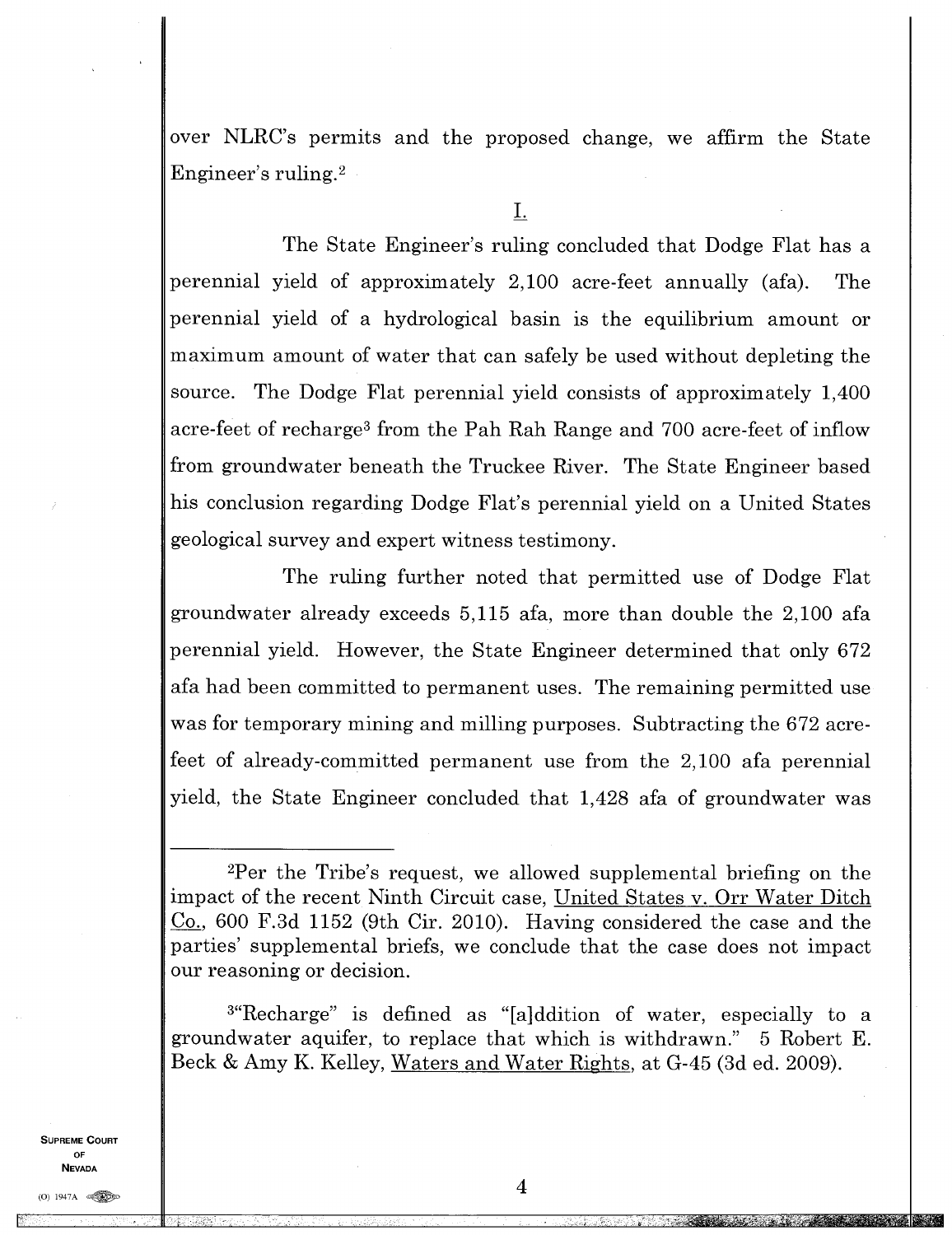available to NLRC on a permanent basis. Accordingly, the State Engineer approved the application for use of 1,428 afa.

The Tribe filed a petition for judicial review in district court in Washoe County. The district court judge denied the petition, and the Tribe appeals to this court. On appeal, the Tribe protests NLRC's applications on three grounds. First, the Tribe argues that Dodge Flat Basin has no unappropriated water. Second, based on the hydrological connection between the Truckee River and Dodge Flat Basin, the Tribe argues that groundwater pumping would interfere with existing water rights to the Truckee River surface water. Third, the Tribe claims that pumping groundwater from Dodge Flat threatens to prove detrimental to the public interest because it reduces the Truckee River water quality and threatens the cui-ui fish and Lahontan cutthroat trout habitats.

#### П.

The decision of the State Engineer is prima facie correct, and the burden of proof is on the party attacking the decision. NRS 533.450(9). "In reviewing an order of the State Engineer, we are bound by the same standard of review as the lower court. Under this standard, we are to determine whether the evidence upon which the engineer based his decision supports the order." State Engineer v. Morris, 107 Nev. 699, 701, 819 P.2d 203, 205 (1991) (citing State Engineer v. Curtis Park, 101 Nev. 30, 32, 692 P.2d 495, 497 (1985)). Thus, our review is limited to  $\frac{1}{4}$ determination of whether substantial evidence in the record supports the State Engineer's decision<sup>Y</sup>, Id. (quoting Revert v. Ray, 95 Nev. 782, 786, 603 P.2d 262, 264 (1979)). Substantial evidence is that which ""a reasonable mind might accept as adequate to support a conclusion."" Bacher v. State Engineer, 122 Nev. 1110, 1121, 146 P.3d 793, 800 (2006)

ለፓ

**SUPREME COURT** OF **NEVADA**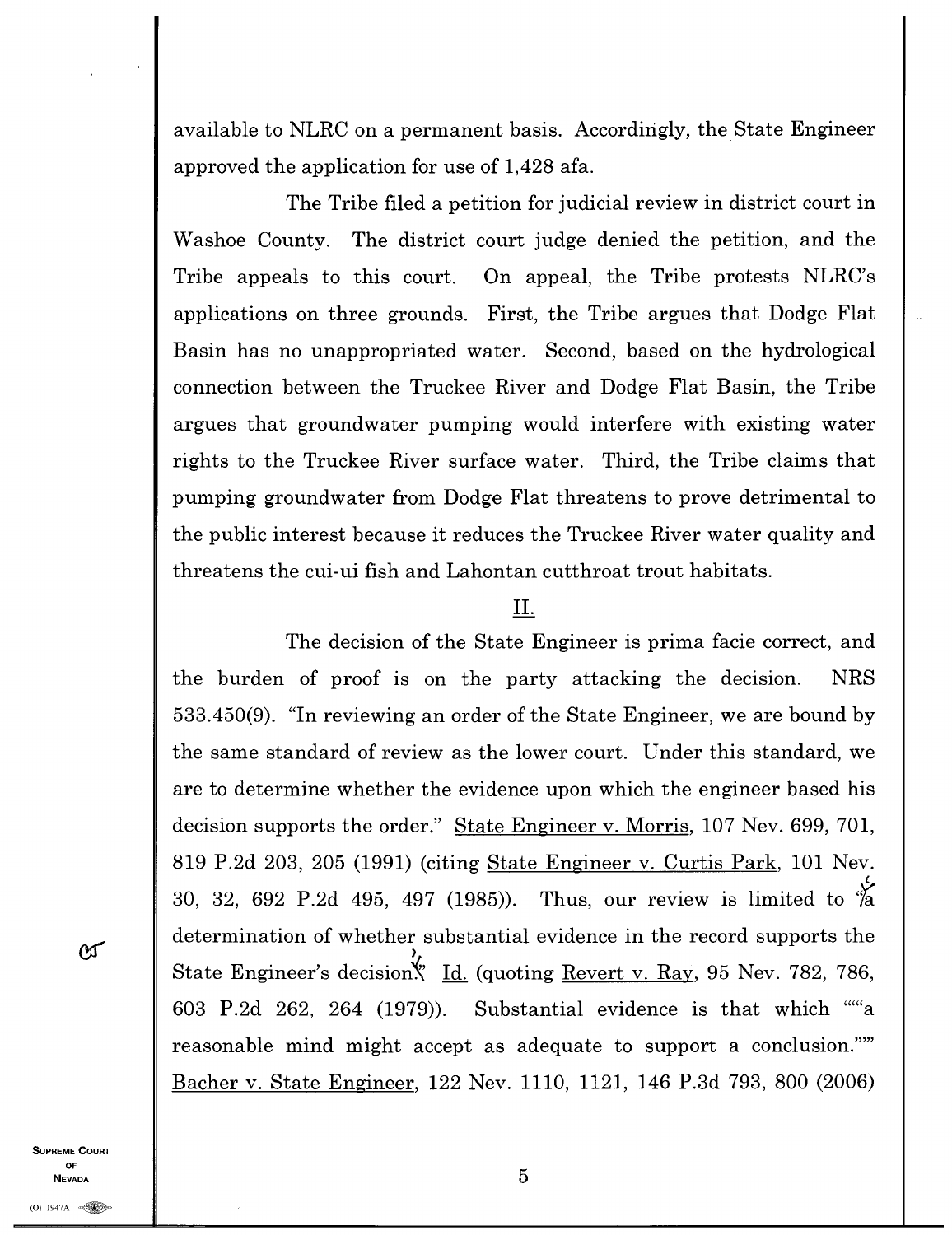(quoting State Emp. Security v. Hilton Hotels, 102 Nev. 606, 608, 729 P.2d 497, 498 (1986) (quoting Richardson v. Perales, 402 U.S. 389, 401 (1971))).

With respect to questions of law, however, the State Engineer's ruling is persuasive but not controlling. Town of Eureka v. State Engineer, 108 Nev. 163, 165-66, 826 P.2d 948, 949-50 (1992). Therefore, we review purely legal questions without deference to the State Engineer's ruling. Id.

## Ш.

The Department of the Interior created the Pyramid Lake Indian Reservation in 1859 by setting aside almost 500,000 acres of land for the Tribe. Nevada v. United States, 463 U.S. at 115. The reservation includes all of Pyramid Lake and a portion of the Truckee River, which serves as Pyramid Lake's sole source of water. United States v. Alpine Land & Reservoir Co., 291 F.3d 1062, 1065 (9th Cir. 2002). Pyramid Lake is "'widely considered the most beautiful desert lake in North America." Nevada v. United States, 463 U.S. at 114 (quoting Sessions S. Wheeler, The Desert Lake: The Story of Nevada's Pyramid Lake 90-91 (1967)).

In Cappaert v. United States, 426 U.S. 128, 138 (1976), the United States Supreme Court held that "when the Federal Government withdraws its land from the public domain and reserves it for a federal purpose, the Government, by implication, reserves appurtenant water then unappropriated to the extent needed to accomplish the purpose of the reservation." See also Winters v. United States, 207 U.S. 564, 577 (1908). These implied water rights vest at the time the federal government creates the reservation, Arizona v. California, 373 U.S. 546, 600 (1963), abrogated on other grounds by California v. United States, 438 U.S. 645 (1978), and are not lost through non-use. See United States v. Orr Water Ditch Co., 309 F. Supp. 2d 1245, 1253 (D. Nev. 2004).

**SUPREME COURT OF NEVADA** 

(0) 1947A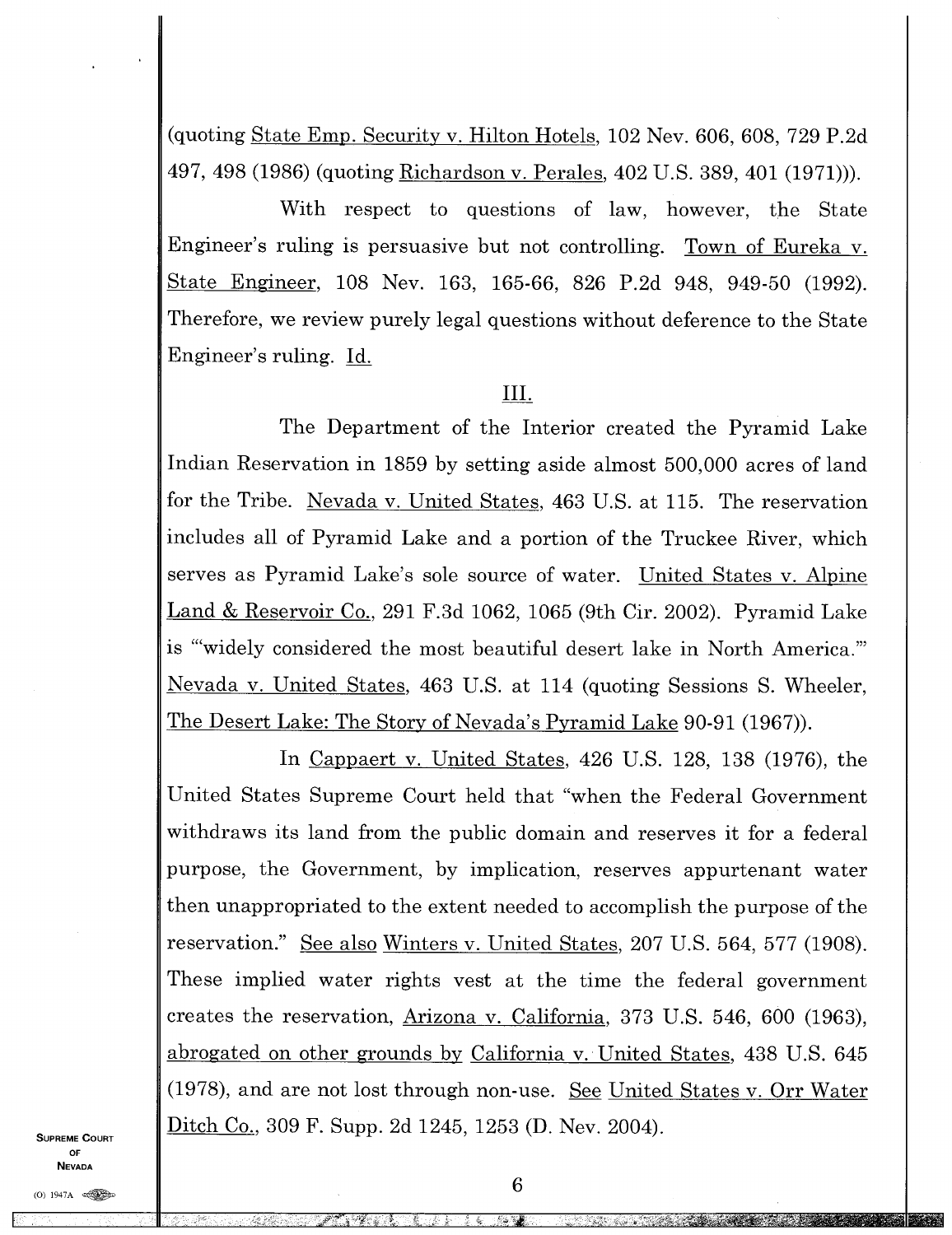In 1913, the United States sued in federal district court to adjudicate the Truckee River water rights. See Nevada v. United States, 463 U.S. at 116. All Truckee River water users at the time were named as defendants in this suit. Id. In 1944, the United States District Court for the District of Nevada, pursuant to a settlement agreement, entered a final decree known as the Orr Ditch decree. Id. at 118. "Under the Decree, the Tribe owns Claims No. 1 and 2, the two most senior water rights on the Truckee River." United States v. Orr Water Ditch Co., 600 F.3d 1152, 1155 (9th Cir. 2010). In Nevada v. United States, the United States again sued, seeking additional rights to the Truckee River for the Tribe. Holding that res judicata barred the action, the United States Supreme Court ruled that "[the Orr Ditch decree] cannot be construed as anything less than a claim for the full 'implied-reservation-of-water' rights that were due the Pyramid Lake Indian Reservation." Id. at 133.

# IV.

The Tribe currently pumps approximately 3,520 afa of groundwater from Dodge Flat Basin. This amount already exceeds the perennial yield before taking into account NLRC's applications. The Tribe uses this water for various purposes including irrigation, municipal, stock, domestic wells, and the tribal fish hatchery. Based on this current usage, the Tribe asserts that there is no unappropriated groundwater in the Dodge Flat Basin and that the change application will interfere with existing water rights and threaten to harm the public interest.

The <u>Orr Ditch</u> decree fully adjudicated the Tribe's implied water rights for the Pyramid Lake Indian Reservation. The Tribe therefore has no implied rights to the water it is currently pumping from Dodge Flat Basin. Because the Tribe lacks a permit for the water, it also does not have an express right to the water. Additionally, the Tribe's own

**SUPREME COURT** OF **NEVADA**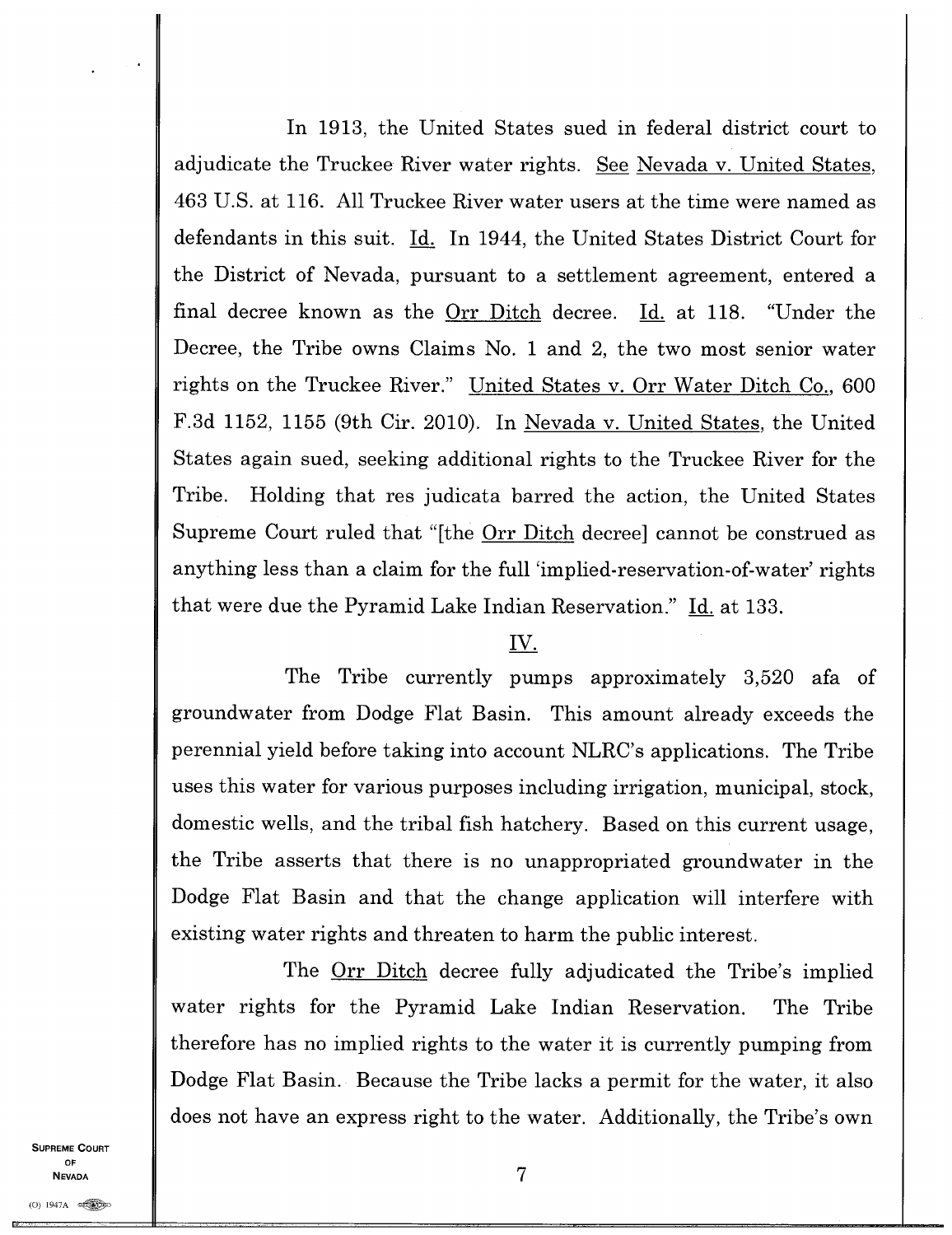expert testified that the change use application would not interfere with the Tribe's water rights under the <u>Orr Ditch</u> decree. The Tribe does not refute or disagree with that testimony. We accordingly conclude that none of the three NRS 533.370(5) reasons for denying a change application exist here.

First, because the Tribe does not have rights to the Dodge Flat groundwater, the State Engineer appropriately excluded the Tribe's unauthorized use to determine if the basin contained unappropriated water. Of the 2,100 afa perennial yield, 672 afa had already been committed to permanent, permitted use. The remaining 1,428 afa was unappropriated water available for permanent use.

Second, the State Engineer correctly concluded that the change applications will not affect existing water rights. Based on the Tribe's own evidence, the change application will not affect its senior water rights under the Orr Ditch decree. The Tribe nonetheless maintains that the pumping will affect other parties' Truckee River water rights because of the hydrological connection between Dodge Flat and the Truckee River. However, because the Tribe has no authorization to use the Dodge Flat groundwater, the Tribe's use does not have priority over NLRC's rights. Therefore, any effect on other parties' existing water rights is the result of the Tribe's unauthorized pumping in excess of the basin's perennial yield.

Third, the change use application does not threaten to prove detrimental to the public interest. NLRC is only permitted to pump water up to the amount of the unappropriated perennial yield. The State Engineer imposed this limitation in part to protect the Truckee River water quality and native fish habitats. Any potential threat to the public

**SUPREME COURT OF NEVADA**